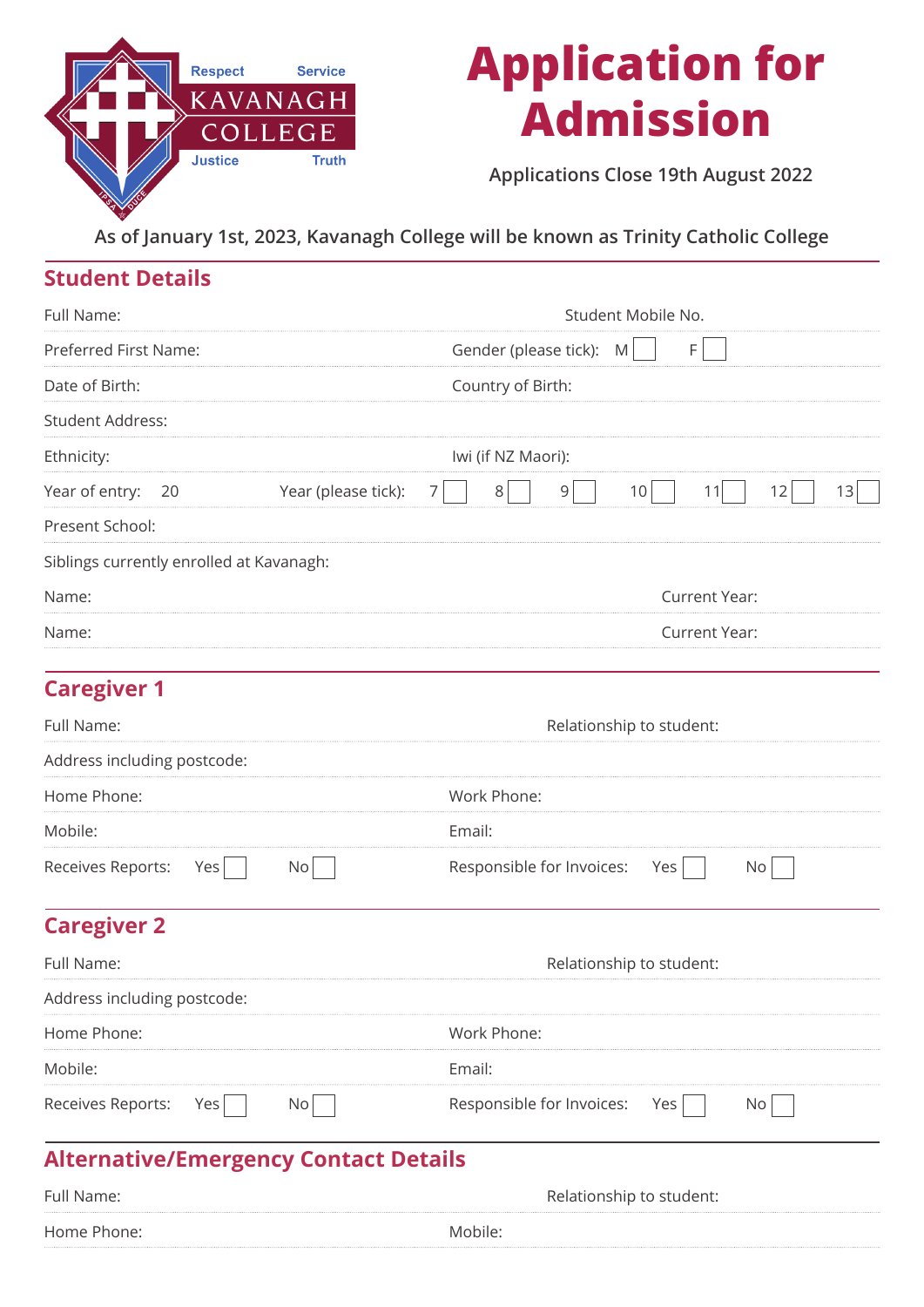# **Medical Information**

**Sensory Medical Physical Learning** Vision Attention Deficit Arm/Hand Reading Hearing Autism Spectrum Back/Leg Writing Depression | Head Injury | Slow Processing Anxiety Dyspraxia Dyslexia Diabetes Muscular/Neurological Dyspraxia Epilepsy Cerebral Palsy Dyscalculia Tourette Syndrome Other Other **Other** 

Please tick any of the conditions that apply. For 'other' please provide full description on a separate sheet.

| <b>Formal assessment completed</b> Yes                 |        |
|--------------------------------------------------------|--------|
| My child is under the care of an external provider Yes |        |
| <b>Doctor's Name:</b>                                  | Phone: |
| Dentist:                                               | Phone: |

**Panadol Approval:** Do you give permission for your child to have Panadol when required? Yes one/two No **Does the student take regular medication or use medication for allergic reactions?** If so, please provide details:

**Has the student had any support from education agencies?** For example RTLB support? If so, please provide details: *Please note: If your student has received assessments from specialists, it aids curriculum delivery if these are provided.*

**Additional Information:** Have there been any incidents or trauma e.g. car accident/death of a loved one or other information that the college needs to be aware of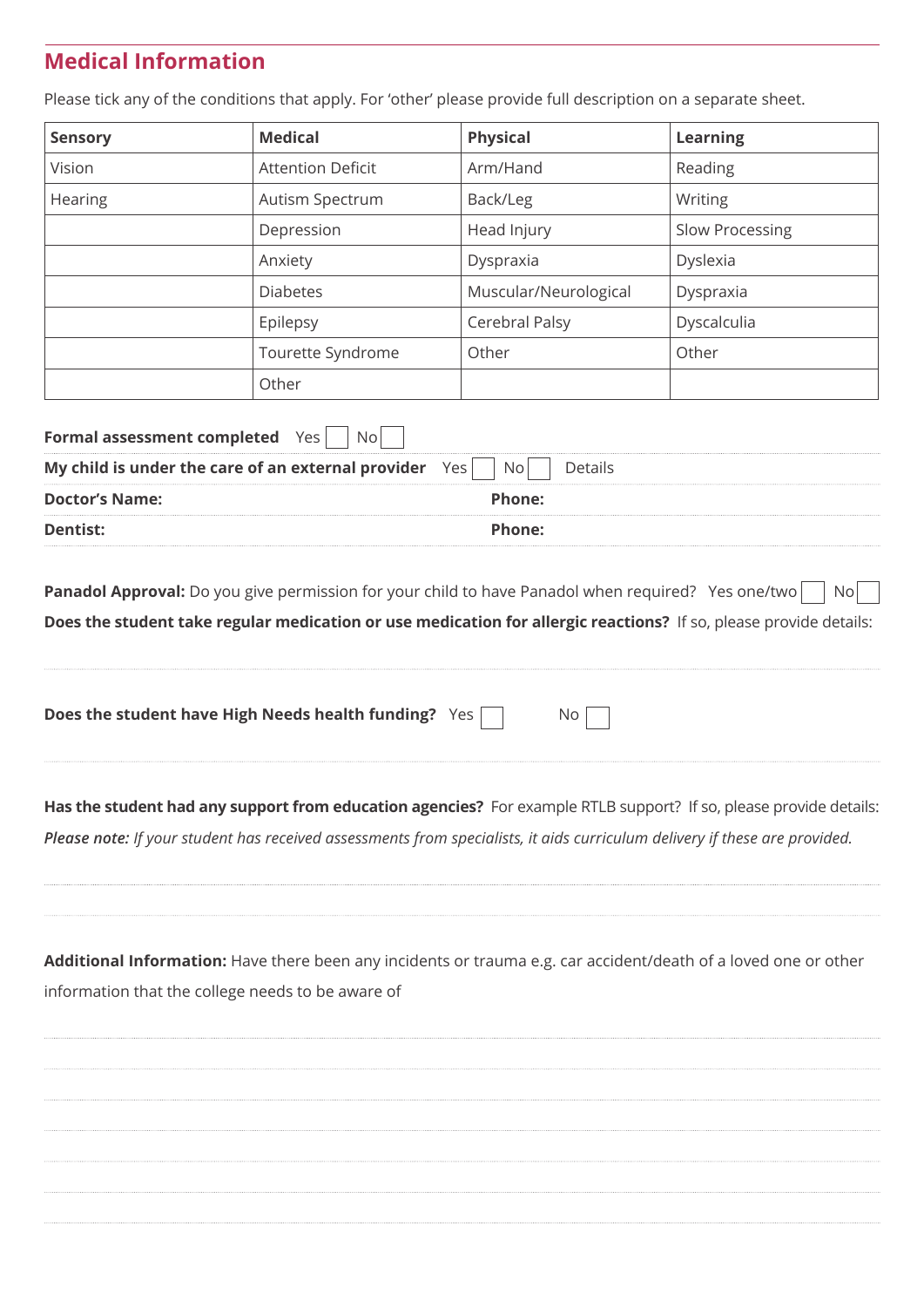## **Enrolment Through Special Character (Preference)**

*Enrolment through Special Character (Preference) may be granted in accordance with the Private School Condition Integration Act section 29(1) and Catholic School Integration agreements through a general or particular religious connection as stated in the preference criteria below.*

| 5.1 | This student has been baptised or is being prepared for Baptism in the Catholic church. |                |                                                                                                      |                                                                                                       |
|-----|-----------------------------------------------------------------------------------------|----------------|------------------------------------------------------------------------------------------------------|-------------------------------------------------------------------------------------------------------|
|     | <b>Baptism</b>                                                                          | Reconciliation | Confirmation                                                                                         | Communion                                                                                             |
|     |                                                                                         |                |                                                                                                      |                                                                                                       |
| 5.2 |                                                                                         |                | This student has a sibling who has already been Baptised in the Catholic faith.                      |                                                                                                       |
| 5.3 |                                                                                         |                | child's participation in the life of the school could lead to the parents having the child baptised. | At least one parent/guardian is a Catholic, and although their child has not yet been baptised, the   |
| 5.4 | the faith and practices of the Catholic Church.                                         |                | With the agreement of the child's parents/guardians, a grandparent or other significant adult in     | the child's life, such as an aunt, uncle or godparent, undertakes to support the child's formation in |
|     |                                                                                         |                | One or both of the child's non-Catholic parents/guardians is preparing to become a Catholic.         |                                                                                                       |

## **Application for Discretionary (Non-Preference)**

Tick this box if you wish to apply for your student to be accepted into the college under discretionary admission (5% non-preference intake)

## **Preference of Enrolment Certificate**

(All applicants, regardless of enrolment criteria, must submit the following form with their application)

A Preference of Enrolment Certificate **must** be attached to this application for enrolment. The Certificate is available from the Catholic Parish Priest in the area in which you reside. Please contact one of the following Parishes to make an appointment to have the form completed.

**St Joseph's Cathedral Parish**, 300 Rattray Street: Father Fredy Permentilla – 4772980

**Holy Name Parish**, Dunedin North, 420 Great King Street (also Port Chalmers and Palmerston): Father Mark Chamberlain - 4790066

**Mercy Parish**, 24 Forbury Road, Dunedin (South Dunedin, Tainui and Waverley): Father Gerard Aynsley – 4558933

**St Peter Chanel Parish**, Green Island 242B Main South Road (also Mosgiel): Father Michael Hishon - 4882577

**Hills Suburbs Pastoral Area Parish**, 6 Cromwell Street, (Brockville, Kaikorai and Mornington): Father Fredy Permentilla - 4764361

**Sacred Heart Parish,** 89 North Road, North East Valley Father Aidan Cunningham - 4738470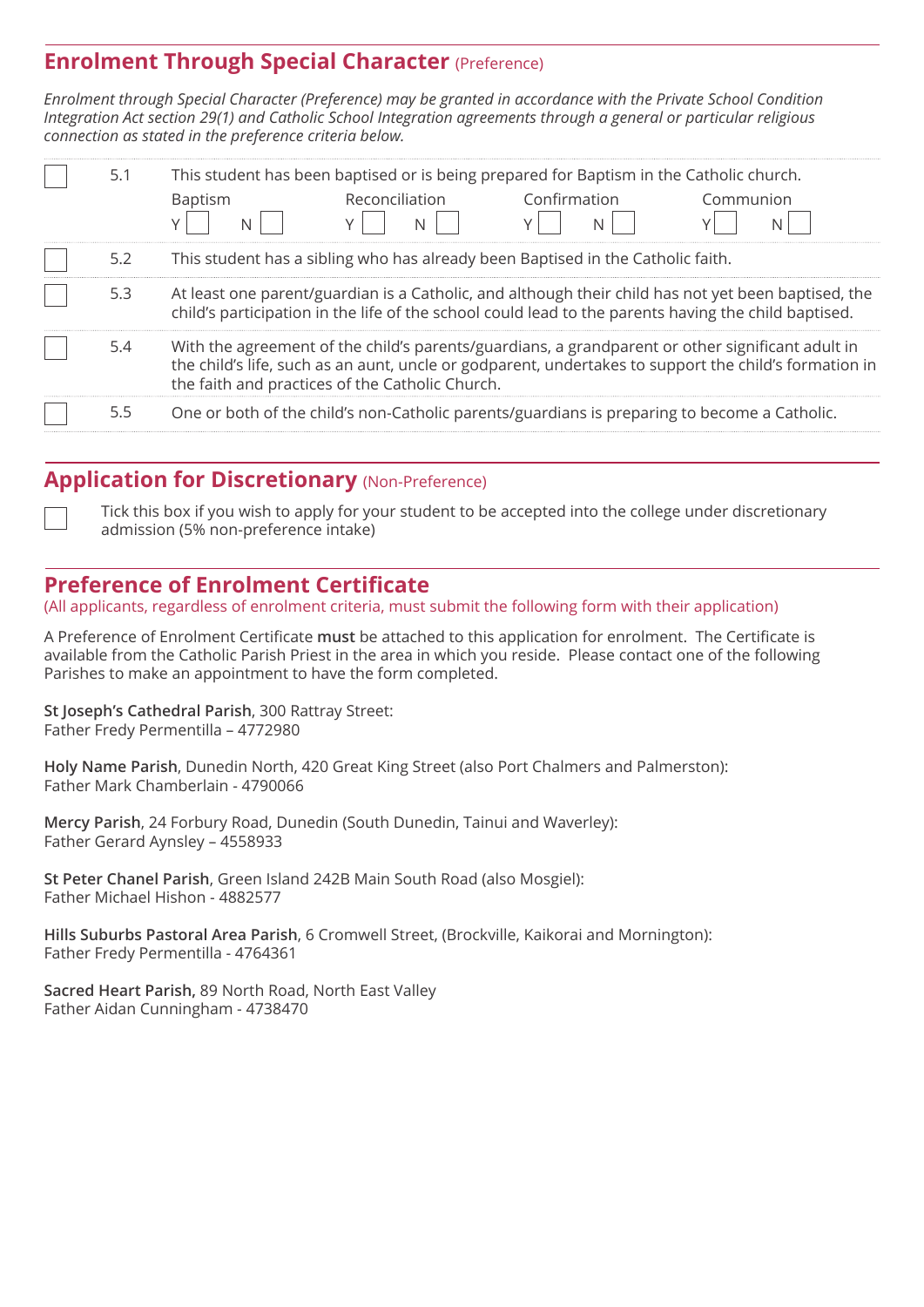## **Permissions**

#### **Class Photographs/Videos/Marketing and Promotion/Publications**

There are a number of ways we celebrate your child's work or accomplishments. This can involve publishing stories or images in our school newsletter, using images on the school website or other media platforms.

With your child attending this school we take this as consent for these images to appear in this media. If you choose to withdraw this consent please notify the school in writing. If you would like to discuss this in more detail please contact the Principal.

#### **Responsible Use of Technology**

We consent to our child using all aspects of technology at Kavanagh College.

- The college is committed to maintaining appropriate standards for students when using or sharing resources using Information and Communication Technologies (ICT)
- The college has a Student Technology User Agreement and staff will explain the content of this agreement with students before signing
- The college shall be responsible for determining the definition of misuse or inappropriate use of technology in the event of a dispute.
- Audits will be conducted by the college of internet usage from time-to-time.
- Any actions taken for misuse will be cognizant and compatible with current discipline policy

#### **Attendance Dues**

We agree to pay the Attendance Dues as a condition of enrolment. These are allowed for in the Private Schools Conditional Integration Act 1975 (commonly referred to as the Integration Act) They are not tax deductible.

Attendance dues are used to:

- Insure the school buildings
- Service and pay off loans taken out to provide those buildings originally
- Provide any capital improvement required by the Minister

Attendance dues are paid directly to the Proprietor, the Bishop of Dunedin.

## **PERSONAL INFORMATION AND THE PRIVACY ACT (2020)**

Kavanagh College collects and keeps a large amount of personal information about each student. The Privacy Act 2020 protects the information you give the college and details conditions under which personal information can be obtained, used, stored and exchanged with other interested parties. The college considers the privacy of this information to be important and has policies and procedures which reflect the Thirteen Privacy Principles as set out in the Act to protect this information.

The college collects personal information from its students so that they can be enrolled at the college, have their attendance and progress recorded, be entered for examinations, or be contacted by the college. The college also collects information about the caregivers of the students so that they may be informed of student progress, or contacted by the college, and because the safety of the student is important.

Personal information may be disclosed to other education agencies, such as the Ministry of Education and the New Zealand Qualifications Authority; and to Government agencies such as the New Zealand Police if they demonstrate a statutory right to obtain it. Personal information may be retained by the college after the student leaves in order for the college to maintain a list of past students. Personal information may also be disclosed to The Foundation Trust and the Parent Teacher Association to assist in compiling its membership register.

Under the Privacy Act 2020 you have the right of access to all personal information held by the college about you. You also have the right to ask the college to correct any information held which is inaccurate. You can exercise the right by applying to the college.

You also have an obligation to advise the college if/when any of the personal information you have provided changes.

If for any reason your enrolment is not accepted, this enrolment form will be destroyed.

For more information, refer to the Policies section on the college website.